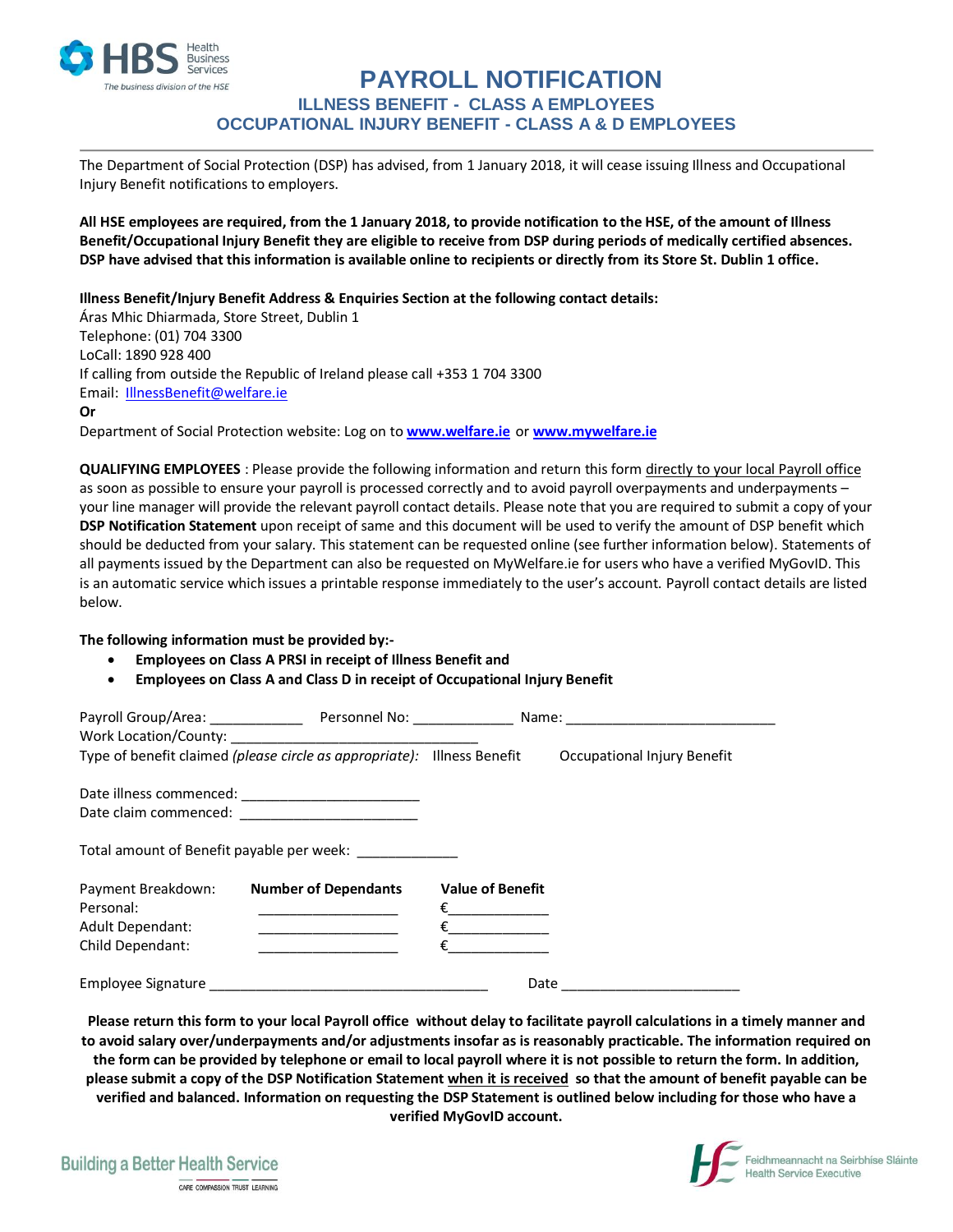

## **Payroll Departments in HBS Finance – Payroll Services**

| <b>HSE</b> Area   | <b>Counties</b>                                                            | <b>Phone</b><br><b>Number</b>  | <b>Payroll</b><br><b>Department</b><br><b>Address</b>            | <b>Email Address</b>     |
|-------------------|----------------------------------------------------------------------------|--------------------------------|------------------------------------------------------------------|--------------------------|
| Eastern<br>Region | Dublin,<br>Kildare and<br>Wicklow                                          | 01<br>8817150                  | $20 - 23$<br>Merchant's<br>Quay, Dublin<br>8.<br><b>D08 DXW6</b> | payroll.east@hse.ie      |
| <b>South East</b> | Carlow,<br>Kilkenny,<br>Tipperary<br>South,<br>Waterford<br>and<br>Wexford | 056<br>7784268                 | Lacken, Dublin<br>Road,<br>Kilkenny.<br><b>R95 NV08</b>          | payroll.southeast@hse.ie |
| South-<br>West    | Cork and<br>Kerry                                                          | 021<br>4923659                 | Áras Sláinte,<br>Wilton Rd,<br>Cork.<br><b>T12 XRR0</b>          | payroll.south@hse.ie     |
| West              | Galway,<br>Mayo and<br>Roscommon                                           | 091<br>775925                  | <b>Merlin Park</b><br>Hospital,<br>Galway.<br><b>H91 N973</b>    | payroll.west@hse.ie      |
| North-<br>West    | Donegal,<br>Sligo and<br>Leitrim                                           | $071 -$<br>9835213/<br>9820413 | Manorhamilton,<br>Co. Leitrim.<br><b>F91 AP57</b>                | payroll.northwest@hse.ie |